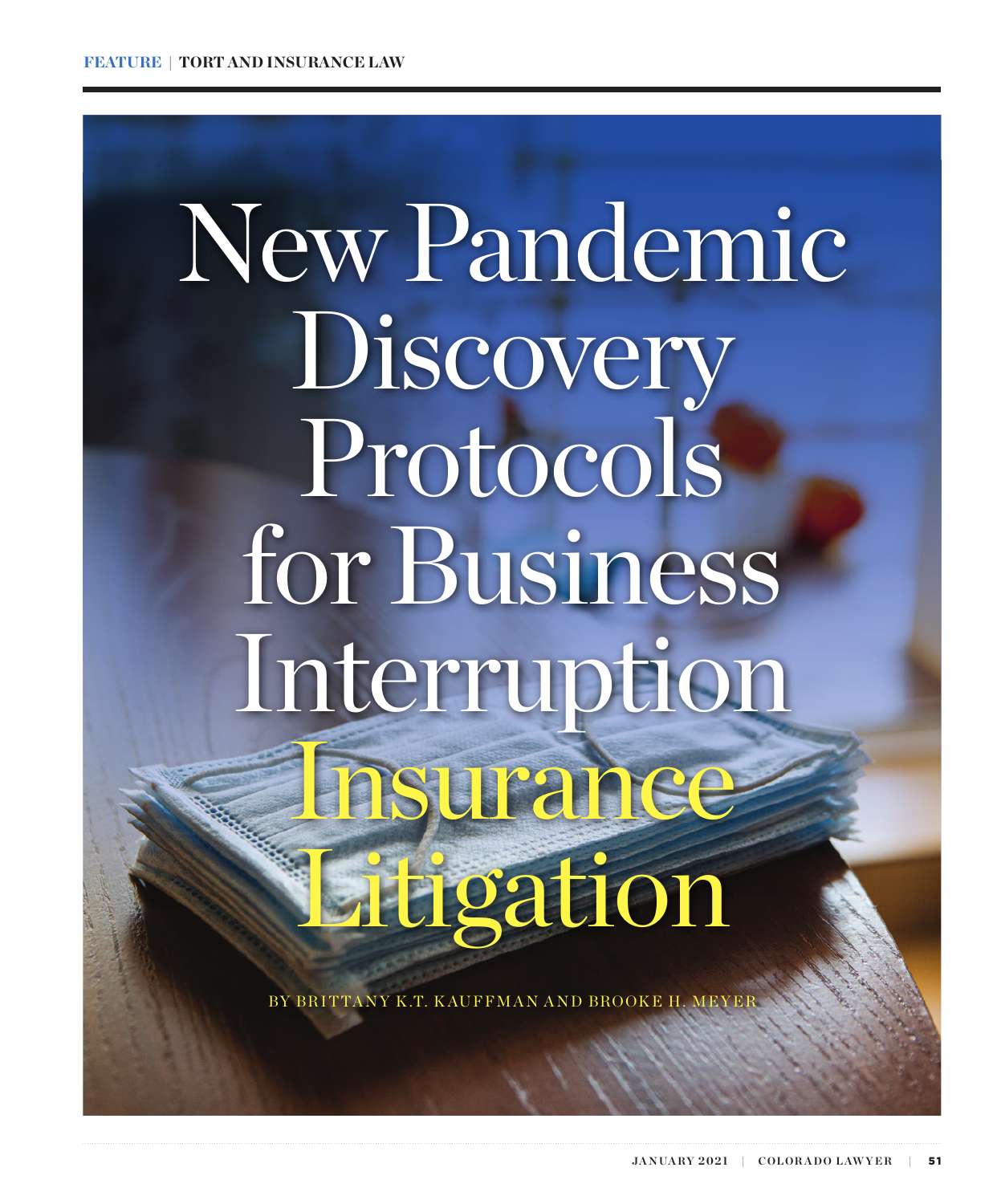*This article builds on two previous* Colorado Lawyer *articles surveying COVID-19 insurance issues. It highlights recently developed initial discovery protocols for business interruption insurance disputes that are intended to make discovery in these cases more efficient.*

en months into the pandemic,<br>
COVID-19 continues to impact<br>
large and small businesses. Many<br>
businesses have permanently closed,<br>
while others have adapted by transitioning COVID-19 continues to impact large and small businesses. Many businesses have permanently closed, employees to teleworking, developing a virtual retail presence, or seeking federal loan assistance. The aggregate losses for US companies with fewer than 100 workers has been estimated at as much as \$431 billion a month.<sup>1</sup> In the wake of these losses, businesses continue to file insurance claims for business interruption (BI) and similar insurance coverage. On the insurance side, insurers could face as much as \$100 billion in losses from the pandemic.<sup>2</sup> There has already been a rapid increase in court cases involving commercial property damage BI insurance claims, as explored in a recent two-part *Colorado Lawyer* series.3

Recognizing the need to efficiently process this influx of cases in both state and federal courts, IAALS, the Institute for the Advancement of the American Legal System at the University of Denver, launched a project to create discovery protocols for BI insurance disputes (BI Insurance Protocols).4 The BI Insurance Protocols provide a new pretrial procedure for cases involving BI insurance for commercial property damage claims arising from the COVID-19 pandemic, with the goal of reducing conflict and cost for the parties and the court. The protocols are designed to be implemented by trial judges, lawyers, and litigants in state and federal courts.

# The Current State of Business Interruption Litigation

BI coverage, also known as business income coverage, covers lost income and operating expenses when a business cannot continue normal business operations. The business interruption must result from direct physical loss or damage to the insured's property. Coverage

# "

The BI Insurance Protocols provide a new pretrial procedure for cases involving BI insurance for commercial property damage claims arising from the COVID-19 pandemic, with the goal of reducing conflict and cost for the parties and the court. The protocols are designed to be implemented by trial judges, lawyers, and litigants in state and federal courts.

,,

depends on the policy language, insurers' forms, and any exclusions that would preclude coverage for BI losses. The threshold question when determining coverage is whether the business suffered a direct physical loss of or damage to its property according to the policy terms at issue.<sup>5</sup> Jurisdictions disagree about what constitutes physical loss of or damage to the property. For example, some courts have held that property must suffer physical structural damage.<sup>6</sup> Colorado courts have held that physical loss means the property is unfit for physical occupancy or is unusable.7 During COVID-19, litigation has focused on whether viral or similar exclusions exclude such coverage, and whether specialty coverage applies, such as coverage for business losses due to "civil authority clauses."

#### *Covid Coverage Litigation Tracker*

Professor Tom Baker at the University of Pennsylvania Carey Law School developed the online Covid Coverage Litigation Tracker to report data on BI insurance coverage cases related to the COVID-19 pandemic.<sup>8</sup> The data collected includes policyholder name and industry code, insurer name and AM Best number, policyholder and insurer law firms, jurisdictions where the case is litigated, the coverage sought, the type of insurance policy and state of issue, insurance policy forms, and information regarding key litigation events.<sup>9</sup> The site approximates a twoweek delay from case filing to tracking on the website.10 As of November 25, 2020, the site lists  $1,414$  lawsuits filed for BI coverage.<sup>11</sup> The site also keeps track of outcomes on merit-based motions to dismiss and will eventually track and compare specific policy language.<sup>12</sup>

## *Spectrum of Recent Court Rulings*

BI lawsuits across federal and state courts are in early litigation stages. Courts are beginning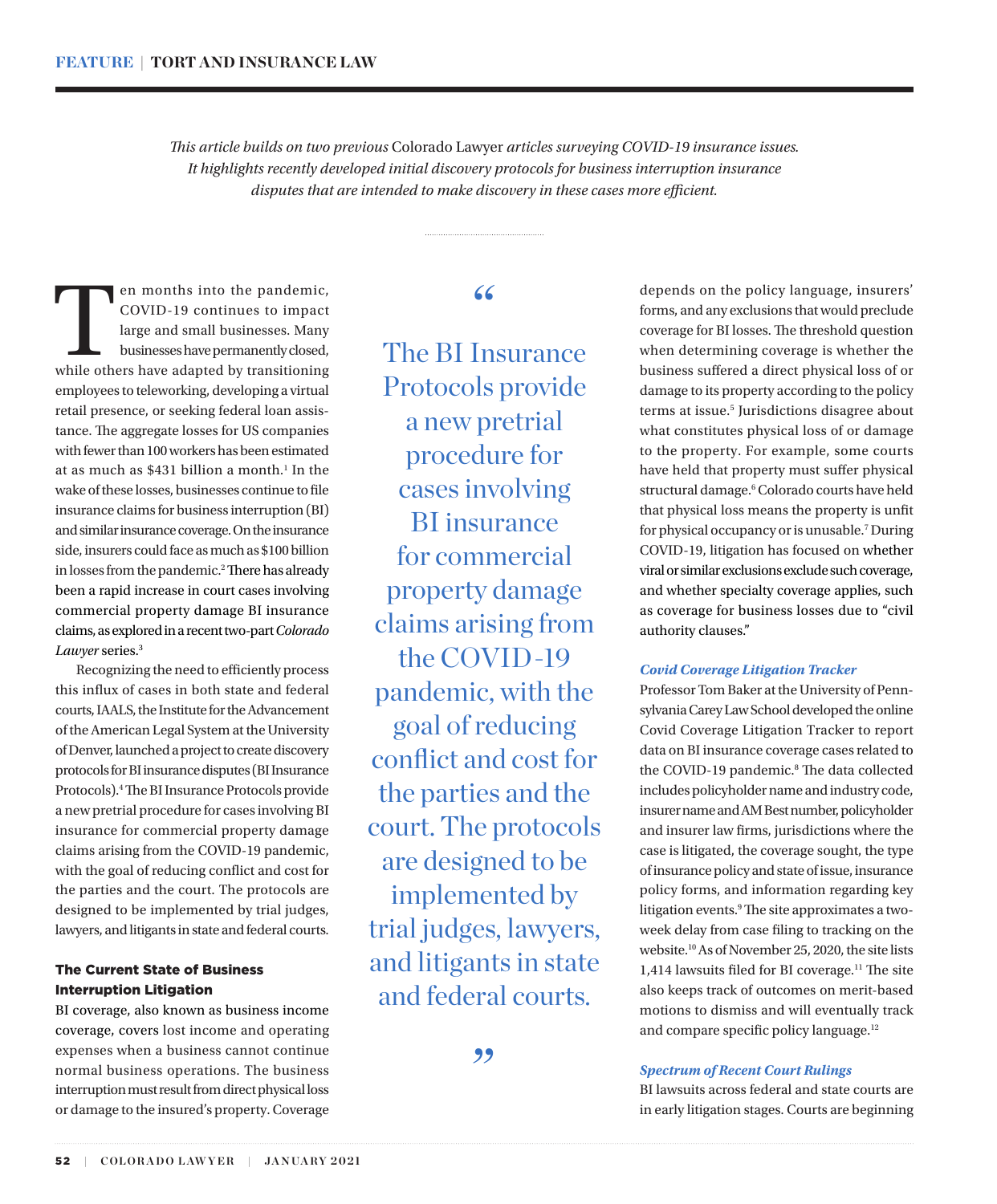to rule on defendants' motions to dismiss for failure to state a claim, plaintiffs are seeking to amend complaints, and parties are exchanging initial disclosures. Court rulings on defendants' motions to dismiss for failure to state a claim run the gamut, including dismissing plaintiffs' cases with or without prejudice, denying the motions and proceeding with scheduling orders and setting trial dates, or granting dispositive motions in plaintiffs' favor.

In *Studio 417, Inc. v. Cincinnati Insurance Co.*, the Western District of Missouri denied an insurer's motion to dismiss, rejecting arguments that plaintiffs, a proposed class of restaurants and hair salons, did not state plausible claims for "direct physical loss," "civil authority," "ingress/ egress," "dependent property," and "sue and labor" coverage under their "all risk" policies.<sup>13</sup> The court acknowledged that "'physical loss' is not synonymous with physical damage" because "loss" includes "the act of losing possession" and "deprivation," and a physical loss may occur when the property is "uninhabitable or unusable for its intended purpose."14 The court then issued a scheduling order and set trial for May 2022.

In *North State Deli, LLC, v. Cincinnati Insurance Co.*, a superior court in North Carolina granted plaintiffs' partial motion for summary judgment against defendants "jointly and severally" for declaratory judgment, where the policies did not contain viral exclusions and the court concluded that the policy language, "'accidental physical loss *or* accidental physical damage,'" has "two distinct and separate meanings," and "the phrase 'direct physical loss' included the loss of use or access to covered property even where that property has not been structurally altered."15 Further, the court told parties that the order represented "a final judgment" with "no just reason for delay of any appeal."<sup>16</sup>

 Courts have also dismissed insureds' lawsuits—both with and without prejudice—for failure to adequately allege direct physical loss. In *Henry's Louisiana Grill, Inc. v. Allied Insurance Co.*, the Northern District of Georgia granted the insurer's motion to dismiss with prejudice the insureds' lawsuit seeking coverage for BI and civil authority clause coverage.17 The court examined the key phrase "'direct physical loss of or damage to' the covered property" and determined that plaintiffs could not state probable claims because they admitted that COVID-19 had never been identified on the premises.18 The court also rejected plaintiffs' argument, based on the civil authority clause, that the Georgia Governor's Executive Order generated a physical change to the property that rendered the once satisfactory dining rooms "unsatisfactory."19 The court also denied, in its discretion, plaintiffs' request to certify questions of law to the Supreme Court of Georgia for an answer on determinative state law issues based on "substantial doubt regarding the status of state law."20 The court noted that while jurisprudence regarding COVID-19 is understandably in its early stages, at least one other district court within the Eleventh Circuit appeared to align with its decision.<sup>21</sup>

## *The US Judicial Panel on Multidistrict Litigation*

Two motions were brought under 28 USC § 1407 to centralize BI litigation before the US Judicial Panel on Multidistrict Litigation (JPML). The first sought centralization in the Eastern District of Pennsylvania, and the second in the Northern District of Illinois.<sup>22</sup> Plaintiffs in more than 175 actions filed varying responses to the motions, including proposals for centralization to another district, or creation of an industry-wide multidistrict litigation (MDL) based on "a state-by-state, regional, or insurer-by-insurer basis."23 The panel received "notice of 263 related actions . . . pending in 48 districts and nam[ing] more than a hundred insurers."24 On August 12, 2020, the JPML concluded that centralization would not further the just and efficient conduct of this litigation or convenience the parties and witnesses where there is only a shared "superficial commonality" because "there is no common defendant" and the "cases involve different insurance policies with different coverages, conditions, exclusions, and policy language, purchased by different businesses in different industries located in different states."25

While the JPML rejected the insureds' motions to transfer and centralize all federally filed COVID-19-related BI cases, it agreed to consider creating an MDL specific to five insurers that

# A JUDGE'S PERSPECTIVE

Judge Lee Rosenthal, chief judge of the US District Court for the Southern District of Texas, Houston Division, offers her view: "IAALS' prior discovery protocols have proven incredibly valuable to efficient, fair, cost-effective progress in each of these categories of cases. Because lawyers on both sides of the 'v.' were involved in developing each protocol, the obligations are balanced and fair. The lawyers and parties get critical information they need in every case early, and fast. Often this is the only information needed for meaningful case evaluation and early resolution."

accounted for about one-third of the cases.<sup>26</sup> On October 2, 2020, in *In re: Society Insurance Co. COVID-19 Business Interruption Protection Insurance Litigation*, the JPML agreed to transfer and centralize over 30 federal cases against Society Insurance Co. to the US District Court for the Northern District of Illinois.<sup>27</sup> With respect to *Society Insurance Co.*, the JPML found that a consolidated action would be manageable because it implicated the law of only six states and would "serve the convenience of the parties and witnesses and further the just and efficient conduct of this litigation."28 The JPML declined insurer-specific MDLs for the other insurers—Cincinnati Insurance Co.; Hartford Financial Services Group Inc.; Certain Underwriters at Lloyd's, London; and Travelers Co.—finding that it would not be more efficient to consolidate the cases against those insurers because the lawsuits were pending in too many different jurisdictions that were geographically too far apart.

#### The Need for Efficiency

Like businesses, the justice system is being disrupted by the pandemic. Courts are rethinking and altering the way they do business, with the overarching goal of ensuring the efficient delivery of justice. These challenges will continue as filings increase, so litigants, attorneys, judges,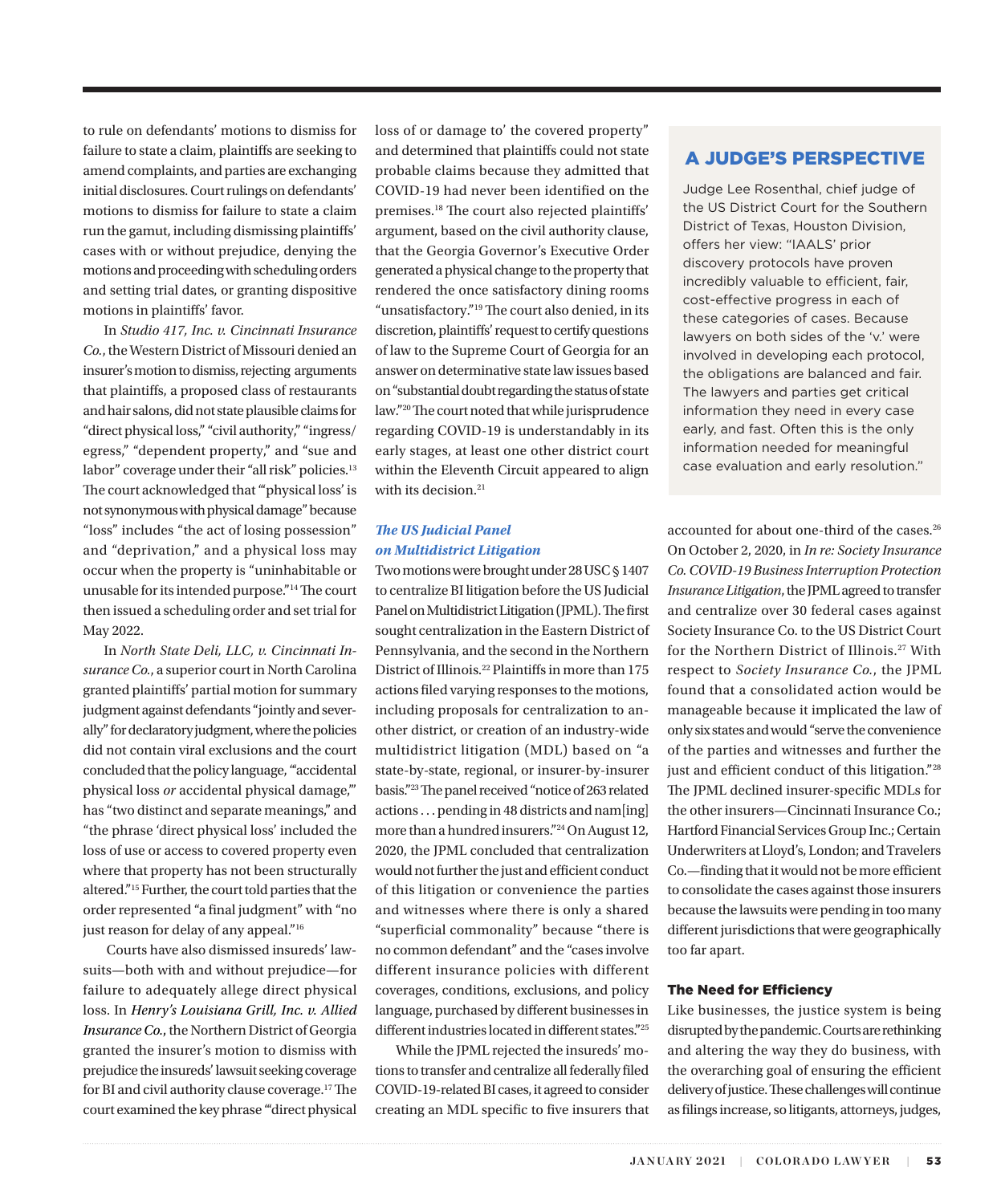and the courts should work now toward ensuring that cases move through the process efficiently.

Courts can take meaningful steps to tailor processes for different case types and unique customer demands, from large companies to self-represented litigants. This will help address the anticipated increase in civil cases that is likely to persist for the foreseeable future as businesses deal with the economic fallout of COVID-19. As one member of the IAALS' BI Insurance Protocols working group stated, "Courts and litigants throughout the country will be grappling with COVID-19 insurance issues long after the disease has run its course."29

 Discovery is often at the heart of cost and delay in litigation, so enhancing efficiency at this stage of litigation can make a significant difference.

### Initial Discovery Protocols

Discovery can be expensive and time-consuming for parties, particularly when the information and documents sought in discovery are central to resolving the issues. Pattern discovery protocols provide a clearly defined set of information and documents to be exchanged that are tailored by case type. This approach has been used successfully in state and federal courts, and some states have adopted pattern discovery by rule for common case types such as personal injury actions.30

IAALS has facilitated the development of pattern discovery protocols for specific case types. The first set of protocols, the Initial Discovery Protocols for Employment Cases Alleging Adverse Action (Employment Protocols), was published as a nationwide pilot project by the Federal Judicial Center (FJC) in November 2011.31 The Employment Protocols have since been adopted by over 75 federal judges and on a district-wide basis in multiple jurisdictions around the country, including the District of Connecticut and the District of Oregon. The FJC has issued multiple reports evaluating the pilot project, reflecting that discovery motions are less common in pilot cases than comparison cases.<sup>32</sup>

The Initial Discovery Protocols for Fair Labor Standards Act Cases Not Pleaded as Collective Actions (FLSA Protocols)<sup>33</sup> and Initial Discovery Protocols for First-Party Insurance Property Damage Cases Arising from Disasters (Disaster Protocols)34 followed. For each of the protocols, IAALS brought together a balanced committee of attorneys from across the country who regularly represent plaintiffs or defendants in these matters, along with other key experts (e.g., a Federal Emergency Management Agency attorney in the case of the Disaster Protocols) and state and federal judges.

The IAALS protocols offer a pretrial procedure that makes it easier and faster for parties and their counsel to

- exchange important information and documents early in the case;
- frame the issues;
- evaluate claims for possible early resolution; and
- plan more efficient and targeted subsequent formal discovery, if needed.

In each instance, the protocols create a new category of information exchange, replacing initial disclosures with initial case-specific discovery. This discovery is provided automatically by both sides within a specific number of days from the responsive pleading or motion (30 days for Employment and FLSA Protocols, 45 days for Disaster Protocols). While the parties' subsequent right to discovery under the Federal Rules of Civil Procedure (FRCP) is not affected, the amount and type of information initially exchanged focuses on the disputed issues, which streamlines the discovery process and minimizes opportunities for gamesmanship. The protocols are accompanied by a Standing Order for their implementation by individual judges, as well as an Interim Protective Order that the court and parties can use as a template for discussion.

#### IAALS' BI Insurance Protocols Project

In May 2020, IAALS launched a project to develop a fourth set of Initial Discovery Protocols focused on the incoming wave of BI insurance cases expected to result from the pandemic*.* The BI Insurance Protocols provide a new pretrial procedure for cases involving first-party insurance BI and related coverage claims that arise from the COVID-19 pandemic, or similar public health threats from disease or other sources of infection or contamination. To create the BI Insurance Protocols, IAALS gathered a balanced working group comprising highly experienced attorneys from across the country who regularly represent plaintiffs or defendants in BI insurance and other commercial property damage disputes.35 This working group was kept small to promote efficiency.

Through virtual meetings, the working group developed a draft of discovery protocols based on the Disaster Protocols. The draft was then reviewed by a second, broader committee of experts, which helped generate buy-in for the project. The final product is the result of rigorous debate and compromise on both sides, inspired by the goal of improving the pretrial process in BI cases nationwide. The BI Insurance Protocols aim to reduce conflict and cost and to help businesses and insurers reach quick resolution during the pandemic, whether it be in settlement, motions practice, or trial.

# Interaction with Rules of Civil Procedure

The BI Insurance Protocols supersede the parties' obligations to make initial disclosures under FRCP 26(a)(1) or applicable state disclosure rules. They require both the insured and the insurer to disclose information within 30 days after the insurer has submitted a responsive pleading or motion, unless the court orders otherwise.

The BI Insurance Protocols focus on the basic documents and information required in BI insurance cases. They are not intended to preclude or modify any party's rights to formal discovery, and they do not waive or foreclose a party's right to seek additional discovery. The disclosures focus on the information and documents most likely to be important in facilitating early settlement discussions and resolving or narrowing the issues, and they are not subject to objection except for attorney-client privilege or work-product protection, including joint-defense agreements.

Documents withheld based on a privilege or work-product protection claim are subject to FRCP 26(b)(5) or applicable state rules. Rather than providing a detailed privilege log, the parties may briefly describe documents withheld as privileged, or work-product pro